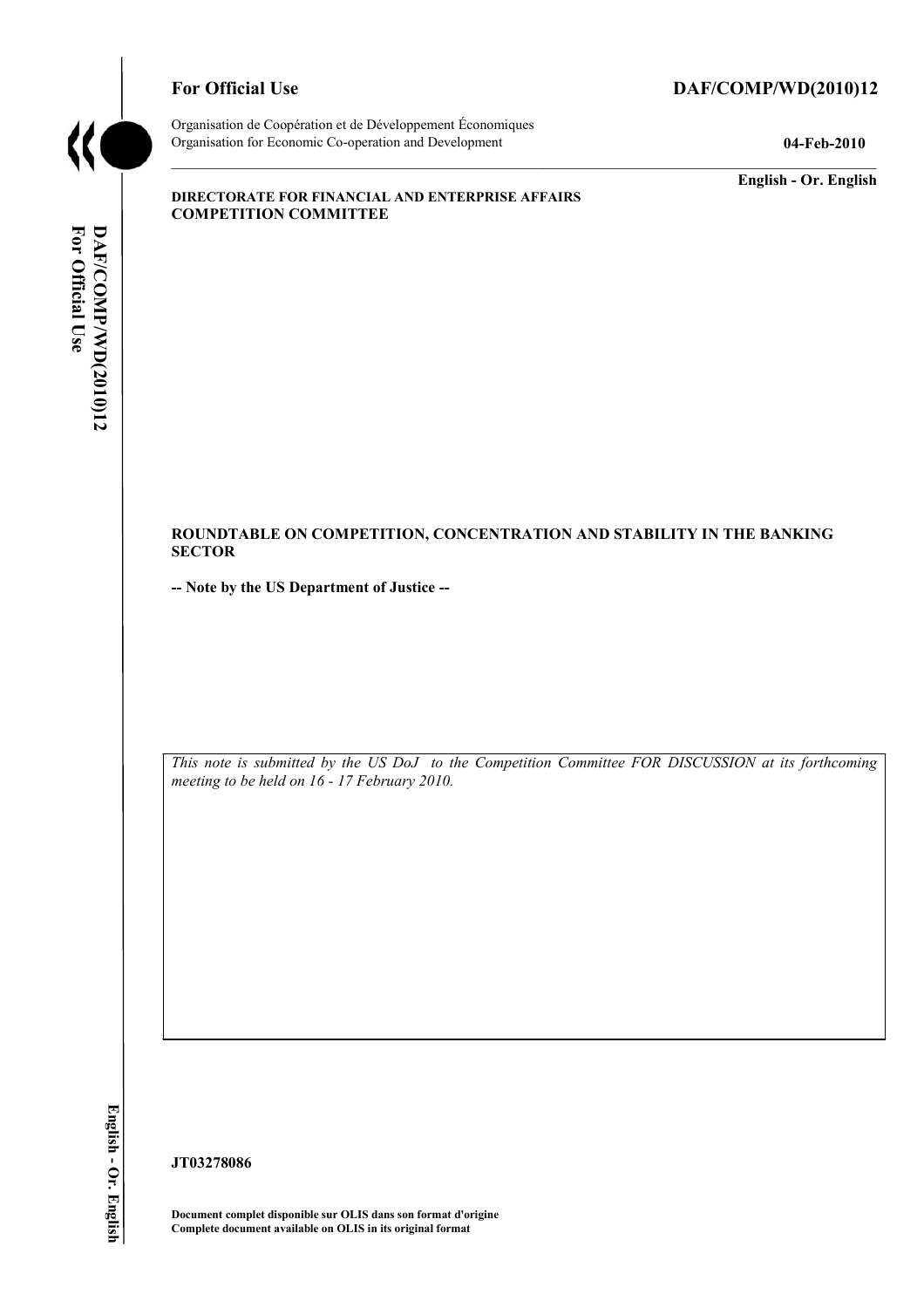DAF/COMP/WD(2010)12

# **ROUNDTABLE ON COMPETITION, CONCENTRATION**

# **AND STABILITY IN THE BANKING SECTOR -- Note by the US Department of Justice --**

1. This paper addresses questions from the Chairman's letter of December 2, 2009. For a more detailed discussion of the structure of the U.S. banking industry, see the U.S. Submission to the February 2009 Roundtable on Competition and Financial Markets, DAF/COMP/WD(2009)11.

#### **Competition and Concentration: General Issues**

*How is competition in the financial sector measured in your jurisdiction? Please refer to the applicable decisions or competition guidelines of the relevant authorities in your jurisdiction.* 

2. In the United States, the federal antitrust laws generally apply to commercial banking and investment banking products and services in the same manner as to other economic sectors. Similarly, the Horizontal Merger Guidelines<sup>1</sup> (Guidelines) of the U.S. Department of Justice (Department) and the U.S. Federal Trade Commission apply to the analysis of mergers across sectors. Premerger notifications relating to non-bank mergers in the financial sector are filed pursuant to the Hart-Scott-Rodino Act<sup>2</sup> and are analyzed under the Guidelines. For the review of bank mergers, special procedures have been implemented. These policies are outlined in a document, "Bank Merger Competitive Review,"<sup>3</sup> which is implemented jointly by the Department and the bank regulatory agencies.<sup>4</sup> In the implementation of these policies, the Department applies the principles of the Guidelines and screens for bank merger transactions that would result in market concentration that exceeds the Herfindahl-Hirschman Index thresholds, thereby requiring further review.

*Are the standard structural measures of competition (market shares, Herfindahl index, etc.) suitable to measure concentration in the financial sector in your jurisdiction? If not, why?* 

3. The standard structural measures of concentration are sufficiently flexible to measure concentration in the financial sector in the United States. Calculating market shares and concentration, however, is only the first step in analyzing whether concentration will create or enhance the exercise of market power. With regard to banking, these measures specifically have been adopted by two of the bank regulatory agencies, as discussed in the "Bank Merger Competitive Review" document. Indeed, studies by the Federal Reserve Board staff have found that less concentrated local banking markets perform better in

 http://www.justice.gov/atr/public/guidelines/hmg.htm.

 $\overline{\phantom{a}}$ 2 15 U.S.C. § 18a.

<sup>3</sup> http://www.justice.gov/atr/public/guidelines/6472.htm.

<sup>&</sup>lt;sup>4</sup> The bank regulatory agencies are the Board of Governors of the Federal Reserve System (FRB) and the Comptroller of Currency (OCC). The Federal Deposit Insurance Corporation (FDIC) has issued its own bank merger competitive review guidelines (see "FDIC Statement of Policy on Bank Merger Transactions" at http://www.fdic.gov/regulations/laws/rules/5000-1200.html).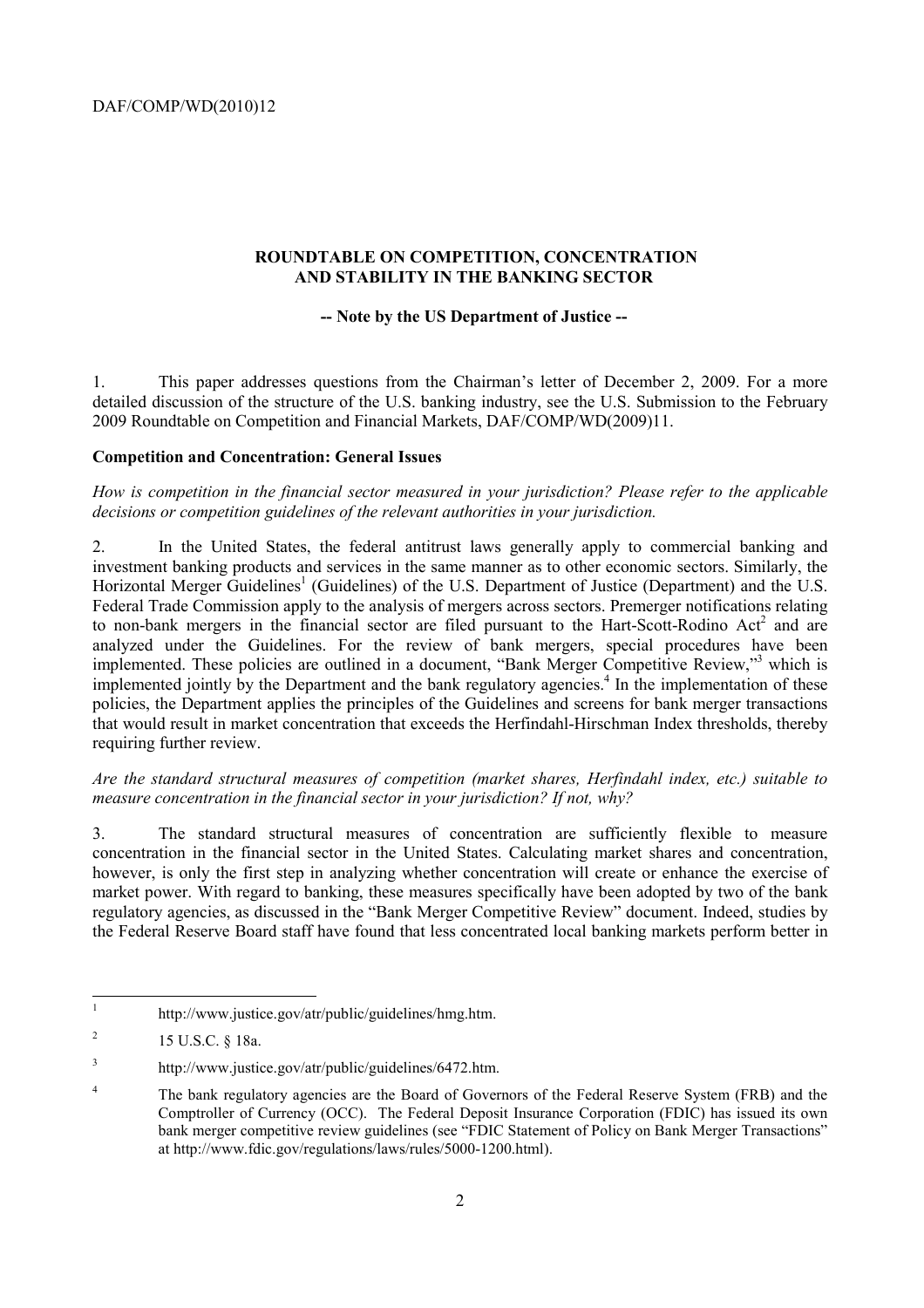competition terms than more concentrated markets.<sup>5</sup> The joint adoption of these guidelines was necessary, as the bank regulatory agencies and the Department share jurisdiction for competitive review of bank mergers and concurrently analyze the potential competitive effects of such mergers. While the Department applies Section 7 of the Clayton Act, the bank agencies, in addition to considering potential competitive effects, must consider the "financial and managerial resources and future prospects of the existing and proposed institutions, and the convenience and needs of the community to be served."6

*In your jurisdiction, is competition in the banking sector measured differently than in other industries?* 

4. As discussed above, the federal antitrust laws and the Guidelines apply to mergers in the financial sector in the same manner as those in other industries.

 *How concentrated and how competitive was the banking system in your jurisdiction before the crisis? Can you refer to cases (e.g. mergers) where your agency had to review the degree of competition in the banking sector?* 

that otherwise would have resulted from consummation of the acquisition.<sup>8</sup> Investment banking markets are 5. Despite the current financial situation, more than 7,000 separately insured banking entities and more than 12,000 credit unions currently operate in the United States, and most product and urban geographic markets remain relatively unconcentrated.7 Most recently, in 2008, the Department reviewed the proposed acquisition of National City Corporation by PNC Financial Services; after review, the Department and the Federal Reserve Board required divestitures to eliminate the anticompetitive effects more concentrated but, as a general matter, these markets have been competitive.<sup>9</sup>

 *consolidation took place, please explain the reasons behind this process. Has your jurisdiction experienced a process of consolidation in the last decade before the crisis? If* 

6. During the period 1994 through 2006, the Department reviewed more than 1,000 bank acquisition/merger applications annually.<sup>10</sup> Changes to federal statutes in 1994, allowing for interstate expansion/branching and allowing bank holding companies to engage in a wider range of activities closely relating to banking, affected the number of such transactions.<sup>11</sup> Additionally, in 1999, the Gramm-Leach-Bliley Act allowed for a new entity, a financial holding company, to affiliate bank holding companies, banks, insurance companies, securities firms, and other financial institutions under common ownership.<sup>12</sup>

 Multimarket Bank Branching," 2004 Journal of Banking & Finance 28, at 1889-1911. <sup>5</sup>*See, e.g.*, Robert Adams, Kenneth Brevoort, & Elizabeth K. Kiser, "Who Competes with Whom? The Case of Depository Institutions," 2007 Journal of Industrial Economics 55, at 141-67; Andrew Cohen & Michael J. Mazzeo, "Market Structure and Competition among Retail Depository Institutions," 2007 Review of Economics & Statistics 89, at 60-74; Timothy Hannan & Robin Prager, "The Competitive Implications of

<sup>&</sup>lt;sup>6</sup> 12 U.S.C. §§ 1828(c), 1842, and 1849(b).

 $\boldsymbol{7}$ 7 For a more detailed discussion of the structure of the U.S. banking industry, *see* DAF/COMP/WD(2009)11 (Introduction).

<sup>8</sup>*See* http://www.justice.gov/atr/public/press\_releases/2008/240315.htm.

<sup>9</sup> See Nicola Cetorelli, et al., "Trends in Financial Market Concentration and their Implications for Market Stability," 2007 Federal Bank of New York Economic Policy Review 13, no. 1, at 33-51.

<sup>10</sup>*See* Department of Justice, Antitrust Division, Ten-Year Workload Statistics, at http://www.justice.gov/atr/public/workstats.pdf.

<sup>11</sup>*See* Riegle-Neal Interstate Banking and Branching Efficiency Act of 1994; Randall S. Kroszner, "The Effect of Removing Geographic Restrictions on Banking in the United States: Lessons for Europe," at http://www.federalreserve.gov/newsevents/speech/kroszner20060406a.htm (speech by Governor Kroszner).

<sup>12</sup> Gramm-Leach-Bliley Act of 1999, 15 U.S.C. § 6801-6809 (2006).